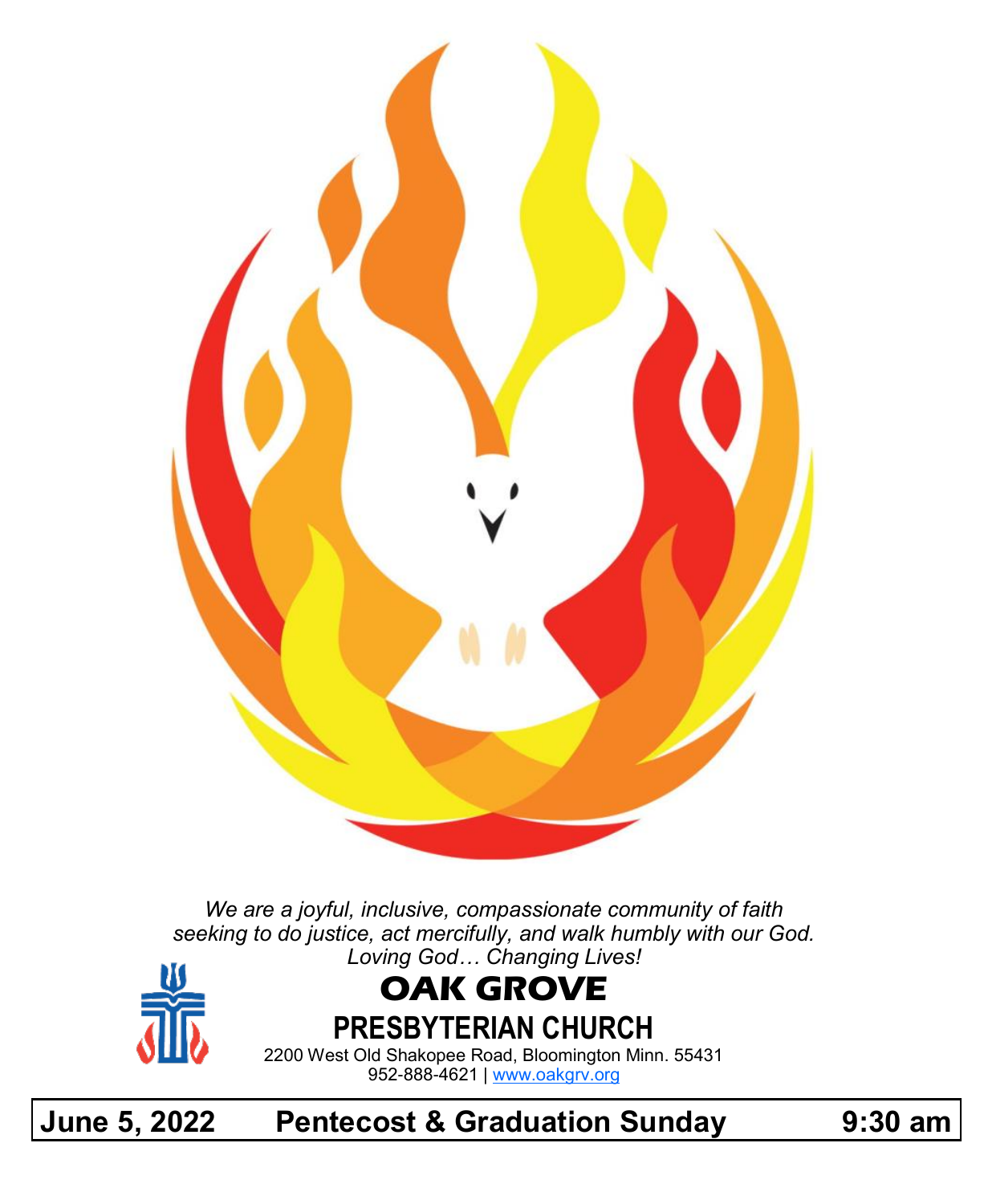### **Thoughts to Ponder**

"*There's so much pollution in the air now that if it weren't for our lungs, there'd be no place to put it all*." – Robert Orben, American comedy writer

"*This is what's most annoying and beautiful about the windy Spirit and why we so often miss it. It has this habit of showing up in all the wrong places and among all the wrong people, defying our categories and refusing to take direction.*" – Rachel Held Evans in *Searching for Sunday* (Nelson Books 2015), p. 196.

# **We Gather in God's Name**

### **Prelude**

**Welcome & Announcements** Mary Koon & Bart Roush

## **Lighting of the Christ Candle**

## **Call to Worship Call to Worship Hannah Ervin**

Holy Spirit, rain down on this place!

**Let our souls drink your goodness, let our spirits be refreshed.**

Let our hearts overflow with love.

**Holy Spirit, rain down on this place! Let us worship God!**

**\*Opening Hymn** "On Pentecost They Gathered" (vss 1–2, 4) 289

## \*Call to Confession **Mary Hendrickson** Mary Hendrickson

Gathered together in the Spirit, let us confess our sin, knowing that God listens and forgives.

**Spirit of God, we build walls and barriers. We assume and stereotype. We devalue difference and stick with what is known and familiar. Forgive our lack of courage. Embolden us to cross boundaries of difference. Fill us with your Holy Spirit that we might be co-creators of a world of peace, justice, and love.**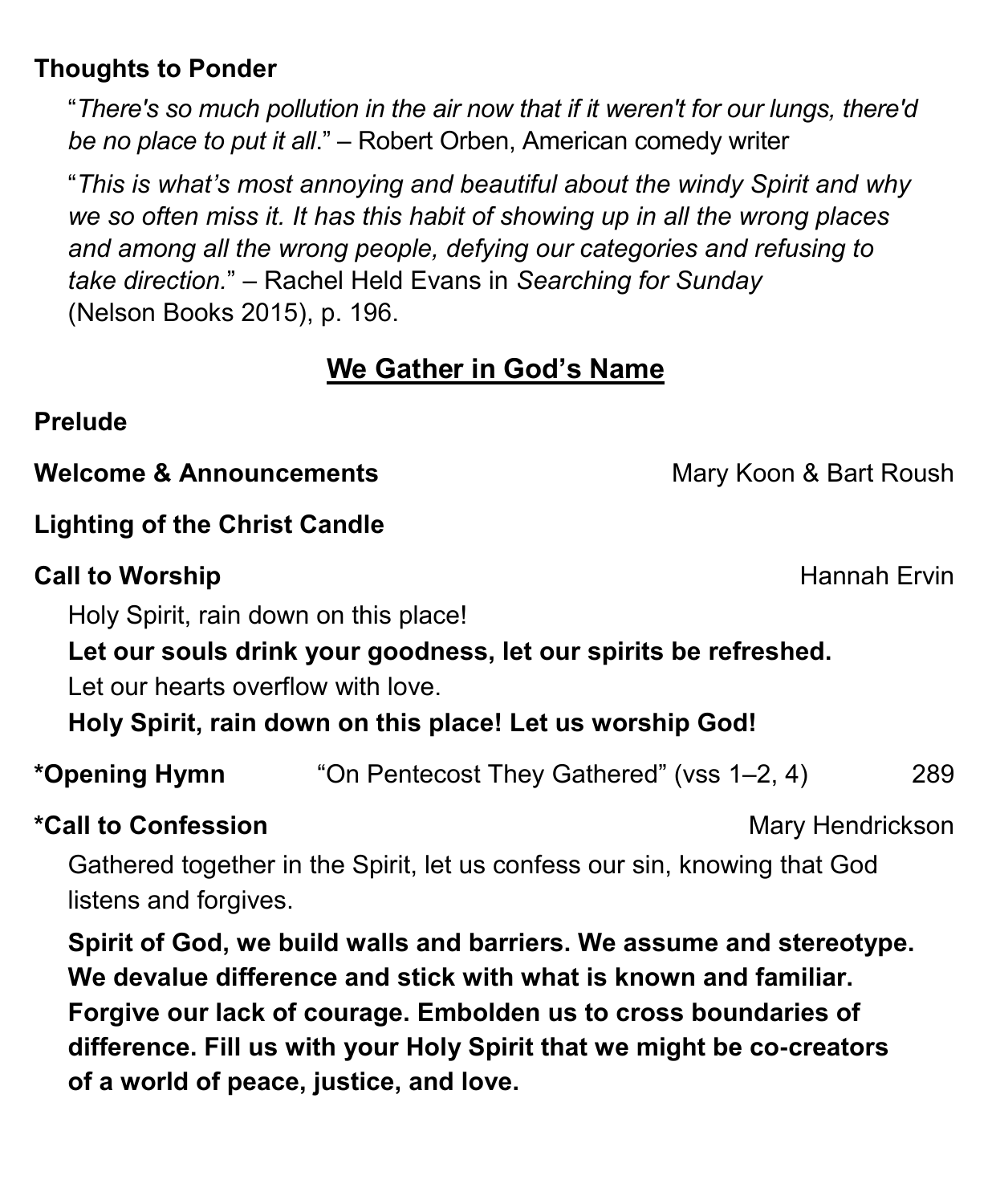# **\*Assurance of Pardon** Lily Dodge

Hear the good news!

# **God's Spirit has been poured out upon all flesh. We are forgiven!**

We are free to begin again… to help build God's kin-dom on earth.

# **Thanks be to God!**

# **\*Passing of the Peace** Lily Dodge

God's beloved, let us greet one another in love. The peace of Christ be with you.

**And also with you!**

# **We Listen for God's Word**

| Time for the Young & Young at Heart                                                                                                                                             |                                         | <b>Bart Roush</b>                    |
|---------------------------------------------------------------------------------------------------------------------------------------------------------------------------------|-----------------------------------------|--------------------------------------|
| <b>Sending Song</b>                                                                                                                                                             | "Spirit of the Living God"              | 288                                  |
| Spirit of the living God, fall afresh on me. Spirit of the living God, fall<br>afresh on me. Melt me; mold me; fill me; use me. Spirit of the living<br>God, fall afresh on me. |                                         |                                      |
| <b>Scripture</b>                                                                                                                                                                | Acts 2:1–21 (NT: p. 119   LPNT: p. 144) | Mary Koon                            |
| <b>Message</b>                                                                                                                                                                  |                                         | Mary Koon                            |
| <b>Recognizing our High School Graduates</b><br>Lily Dodge<br><b>Hannah Ervin</b><br>Mary Hendrickson<br>Daniel Hendrickson<br><b>Tedo Philip</b>                               |                                         |                                      |
| <b>Presentation of Tithes &amp; Offerings</b><br><b>Call to Offering</b><br><b>Anthem/Offertory</b>                                                                             | "Holy Spirit, Living Breath of God"     | <b>Tedo Philip</b><br>Getty/Townsend |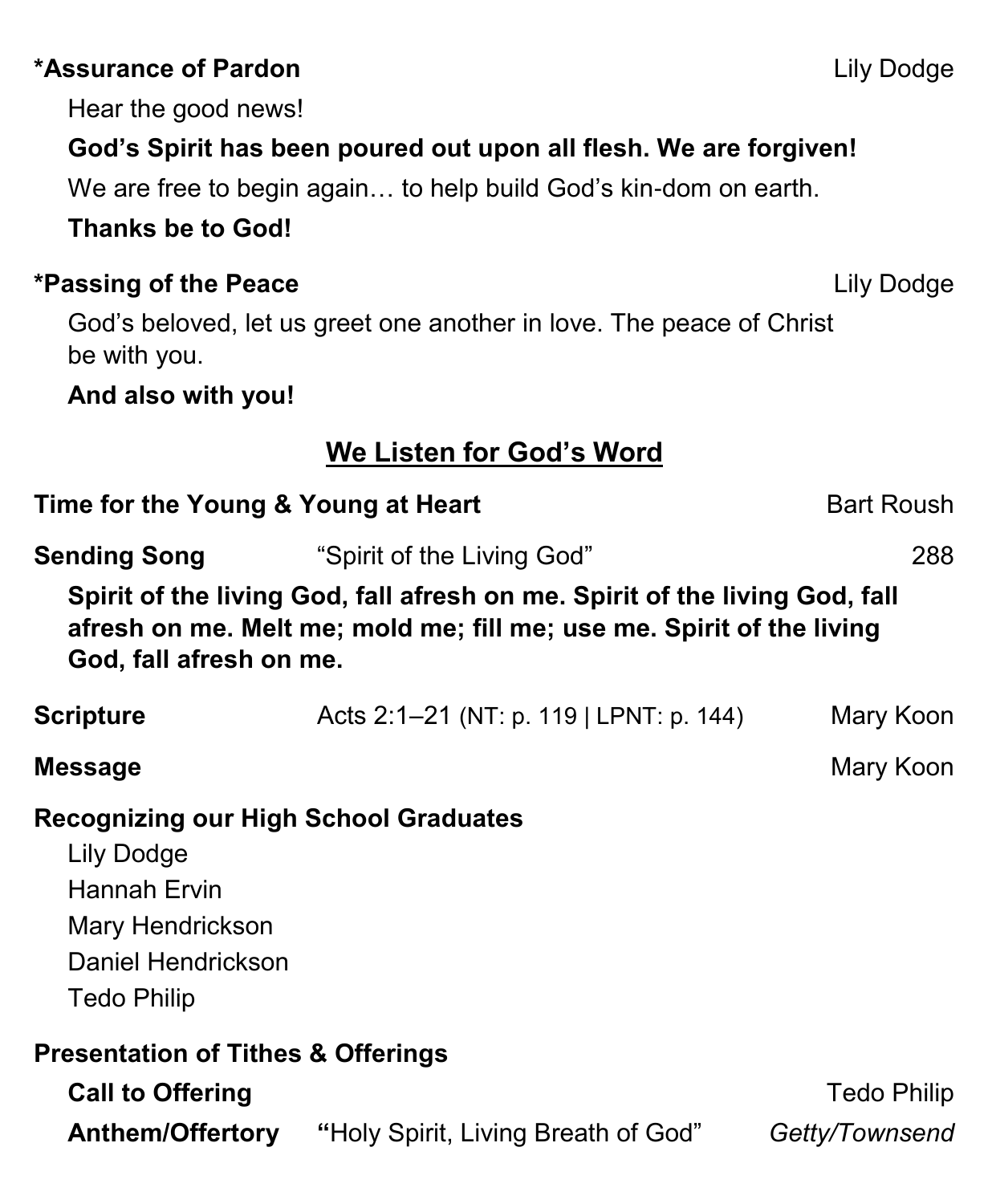## **\*Doxology**

**Praise God from whom all blessings flow, Praise God all creatures here below, Praise God above ye heavenly host, Creator, Christ, and Holy Ghost. AMEN**

# **Sacrament of Communion**

*Communion today will be by intinction. Please come forward to take a piece of bread, dip it in the cup and return to your seat. The juice is non-alcoholic. Gluten free is available as well.*

# **Invitation to the Lord's Table** Mary Koon

**Prayer of Thanksgiving Community Community Bart Roush** 

**The Lord's Prayer**

**Our Father^ in heaven, hallowed be your name, your kingdom come, your will be done, on earth as in heaven. Give us today our daily bread. Forgive us our sins as we forgive those who sin against us. Save us from the time of trial and deliver us from evil. For the kingdom, the power, and the glory are yours now and forever. Amen.**

*^Other options include Creator or Mother*

**Sharing of the Bread & Cup** Mary Koon & Bart Roush

**Word's of Institution** Mary Koon & Bart Roush

# **Prayer following Communion**

**Loving God, we thank you that you have fed us in this sacrament, united us with Christ, and given us a foretaste of the heavenly banquet in your eternal realm. Send us out in the power of your Spirit to live and work to your praise and glory, for the sake of Jesus Christ our Lord. Amen.**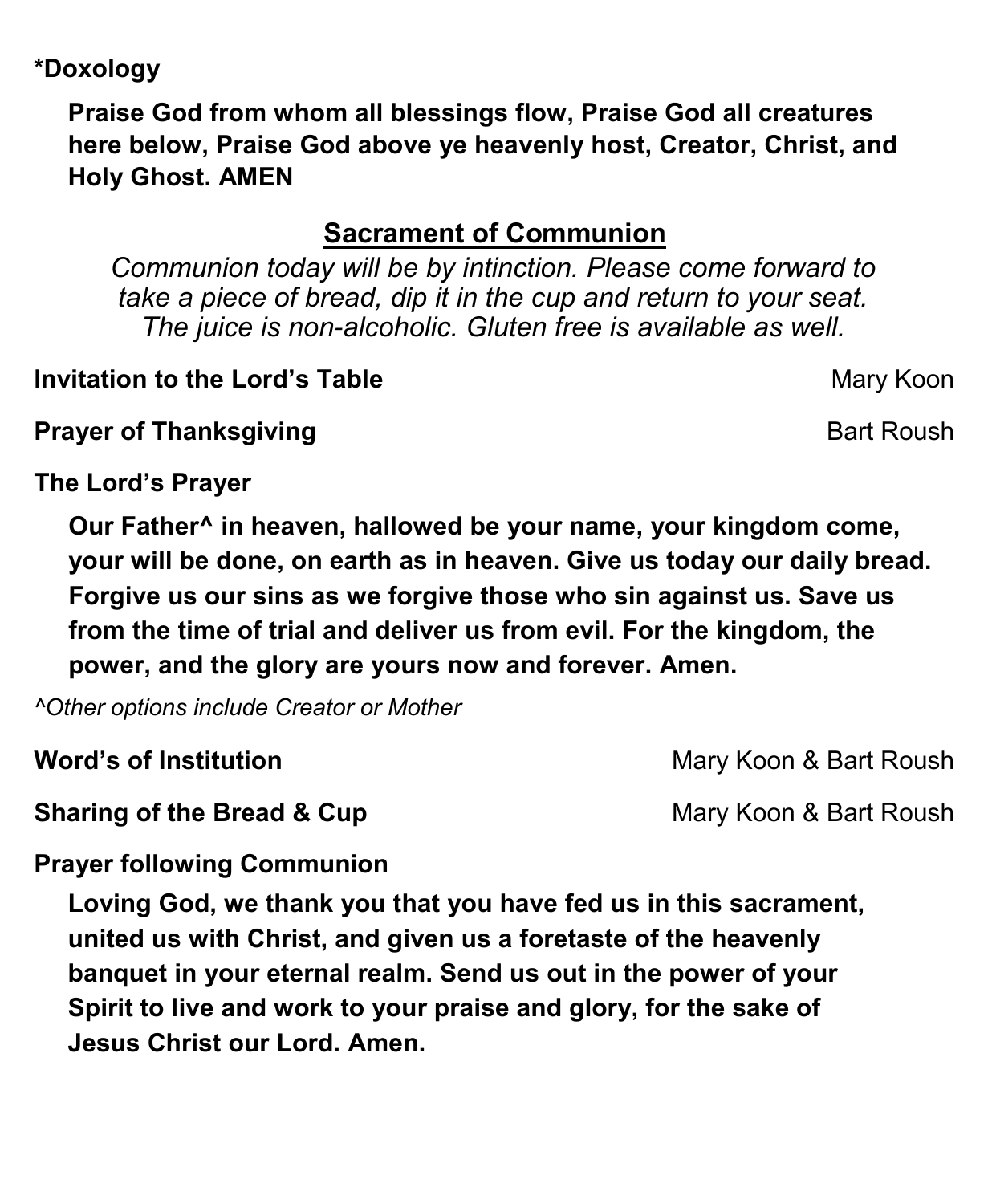## **We Go Forth in God's Name**

**\*Closing Hymn** "Spirit, Spirit of Gentleness" (vss 1, 4) 291

\*Benediction **Exercise School Graduates \*Benediction** 

**Postlude**

*\*Please rise in body or in spirit.*

유유유유유

*Participants in worship today include*:

Presiding Pastors: **Mary Koon & Bart Roush;** Soloist: **Becky Dop;** Organist: **Nancy Hauser** | Director of Music/Piano: **Judy Cooper;** Sound, Light, Video: **Ruth Dukelow, Randy Dop & Bob Gerdes**

> Chancel flowers are given by **Meg Robles**, in *memory* of *brother Bob and daughter Martyne.*

> > Greeter: **Patsy Fisk**



The white rose on the baptismal font commemorates the completion of Baptism for **Freda Ofori-Atta Williams** (May 29, 2022) who joined the church triumphant. "In Life and Death we belong to God."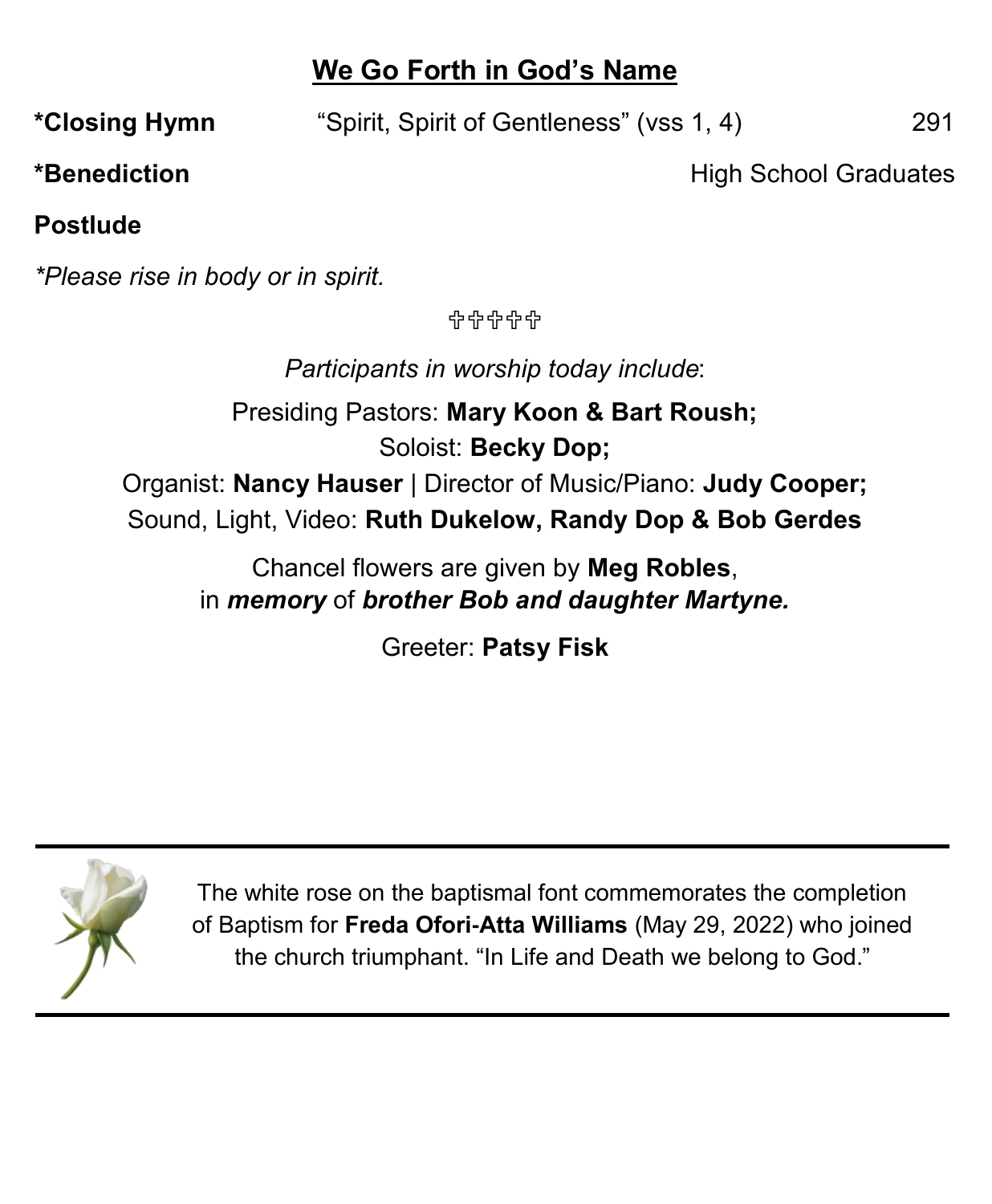# **Oak Grove Presbyterian Church**

# **Welcome, Oak Grove members and visitors, we're glad you're here!**

We are proud to be a Matthew 25, Green Care and More Light Congregation.

The congregation of Oak Grove values its roots that go back more than 150 years, even as we follow the movement of the Spirit into new ways of being and doing.

We always welcome your suggestions.



### **Prayer Requests**

Please contact the church office to let us know when you have new requests or updates for family and friends, or when a death occurs so we can support and care for you or your loved one.

[ogpc@oakgrv.org](mailto:ogpc@oakgrv.org)

952-888-4621



The Woven Voices Spring Concert, scheduled for Sunday, June 5, has been postponed.

Please visit **[mnwovenvoices.com](https://mnwovenvoices.com)** for updates on their future performance date.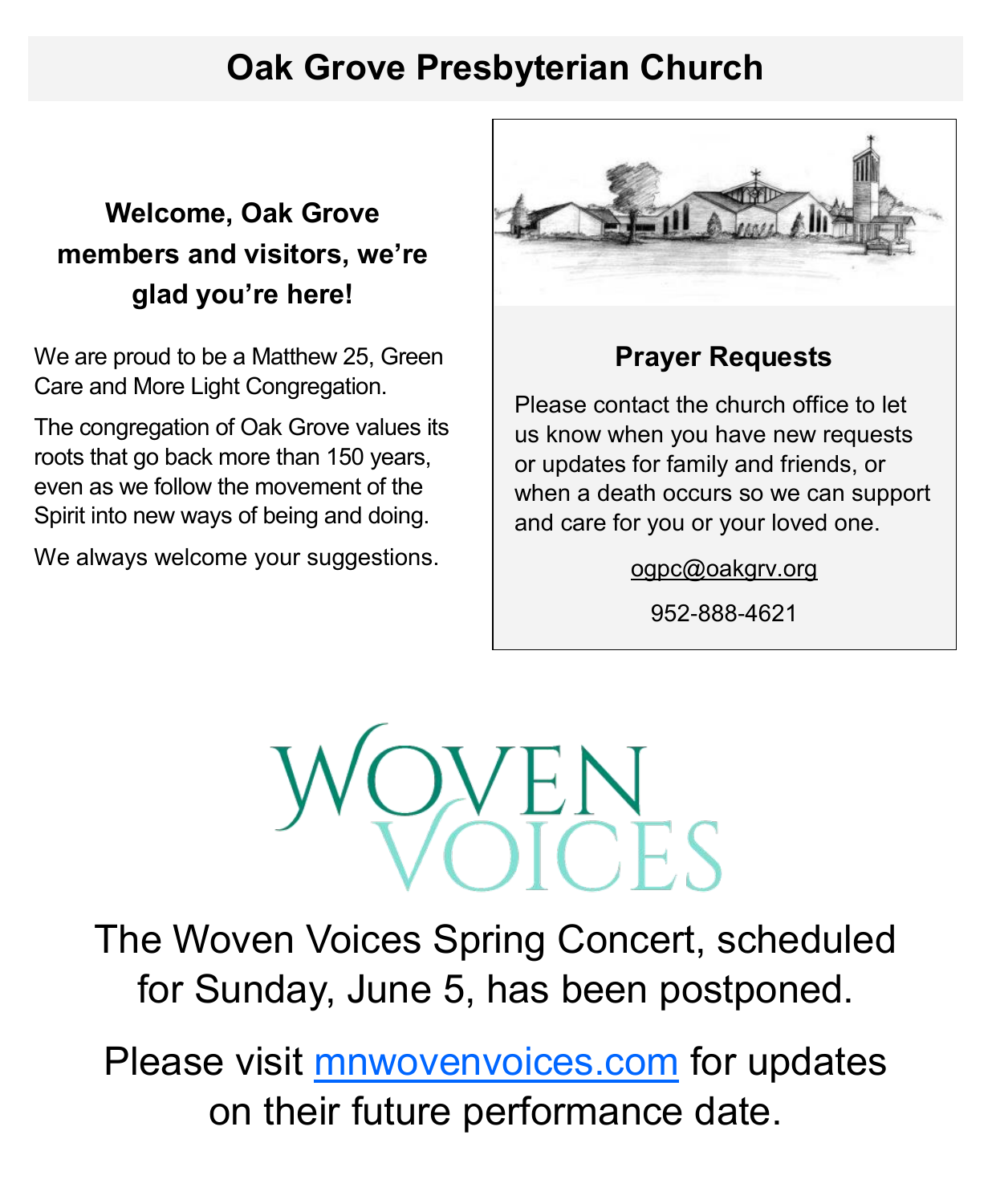### **NEWS & ANNOUNCEMENTS**

#### **Special Offering: Pentecost (April 18–June 5, 2022)**

The Pentecost Offering unites us in a church-wide effort to support young people and inspire them to share their faith, ideas, and unique gifts with the church and the world. A gift to the Pentecost Offering helps the church encourage, develop, and support its young people, and also addresses the needs of at-risk children. You can write a check (put Pentecost in the memo line) or donate online at: [https://onrealm.org/oakgrv/give/pentecost.](https://onrealm.org/oakgrv/give/pentecost)

#### **Communion Server Training: Sunday, June 12**

You don't need to be an ordained member to serve communion! All are welcome to participate – adults, youth, and children!

Since the pandemic interrupted our normal activities, including serving communion in person, a brief training session will be held immediately following 9:30 am worship.

Please join us in the sanctuary as we brush up on the instructions for passing the trays for communion and for communion by intinction. Contact Jeri Anderson (952- 210-3614 or ande $2504@$ umn.edu) to sign up for the training. We hope to see you there!

#### **Summer Suppers: 2nd and 4th Wednesdays of June, July and August!**

Summer Suppers is a wonderful opportunity for the Oak Grove community to be together in a relaxed way over the summer. We will gather on someone's porch, patio, lawn or garage for a potluck dinner at 6 pm.

June 8: Bill & Lisa Pomroy (hosts) 11412 Galtier Place, Burnsville 55337

June 22: Kathy Howell (host) 5601 American Blvd W, Bloomington

Please plan to bring something to share (salad, main dish, dessert, etc.); whatever food shows up is our supper! If you are interested in hosting, please contact Kathy Tominiski (952-888-0697).

### **2022 Vacation Bible School: June 20–23 (9am to Noon)**

*Caring for God's Creation: earth, animals, water, and people*

VBS is open to all children ages 3–5th grade. Join us for games, stories, learning and fun! We will offer lots of activities, including time outside! Pre-registration ([https://bit.ly/3NKCaoa\)](https://bit.ly/3NKCaoa) is required and are due no later than Wednesday, June 15. The cost is \$20 per child (cap of \$50 per family). Scholarships are available. If you have questions or would like to volunteer to help out, please let Mary know.